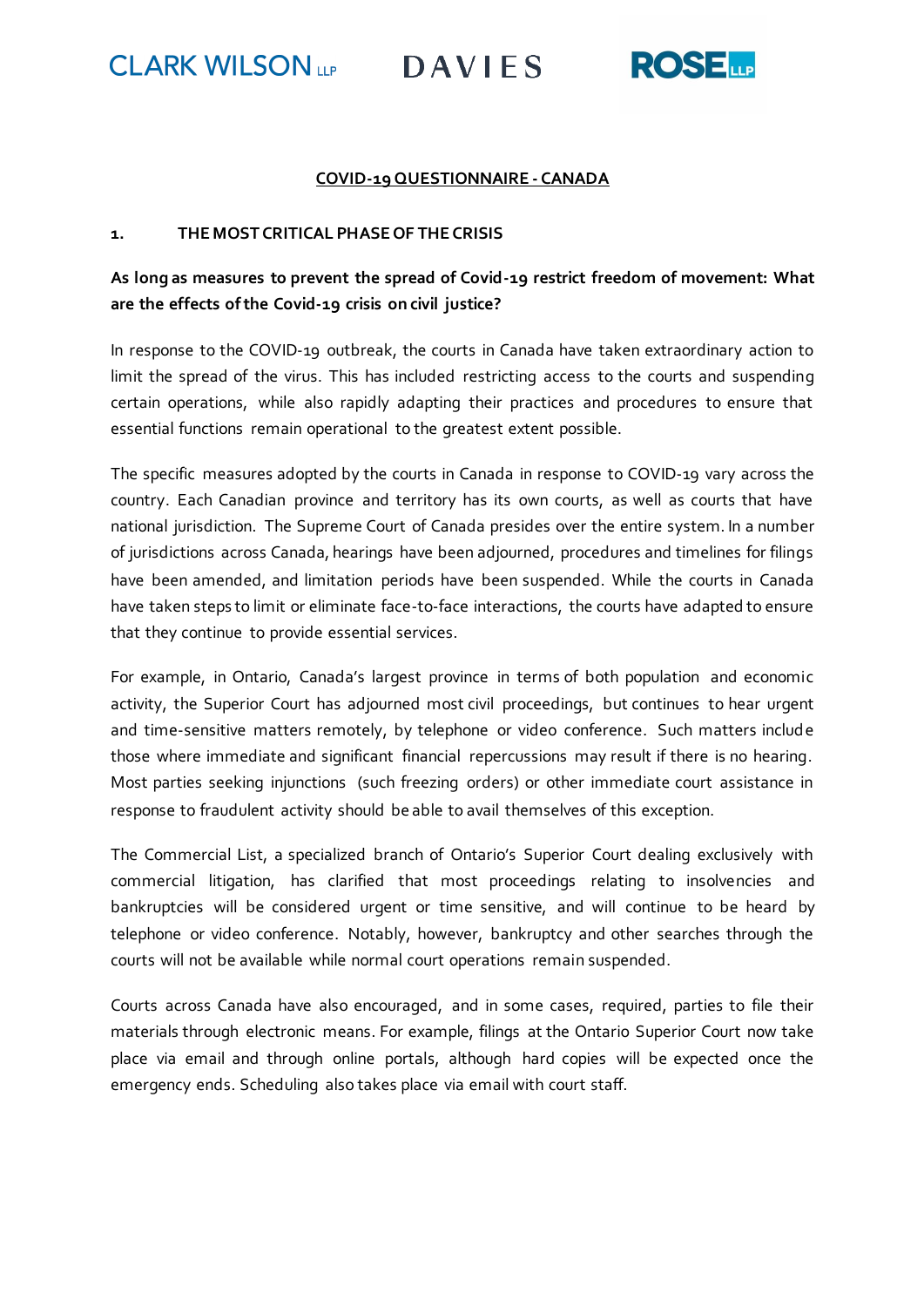**CLARK WILSON** 

**DAVIES** 



In addition, steps have been taken in a number of jurisdiction to modify requirements with respect to service and commissioning of affidavits. For example, parties can now effect service by email for most documents in many jurisdictions across Canada. In addition, lawyers are no longer required to be in an affiant's physical presence to commission an affidavit, provided that they verify the affiant's identity over video or some other reasonable means.

With most hearings adjourned, most rules relating to limitations periods, procedural timelines, and other deadlines have been relaxed. For example, the Ontario Superior Court has suspended all such time limits, and made repeated assurances that it will relieve compliance with rules, regulations and statutes as necessary to ensure justice between parties.

Since March 2020, each province has declared some form of emergency and placed varying restrictions on which businesses and services can operate during the outbreak. Invariably, the provinces have deemed legal and financial services essential, thus permitting law firms and banks to remain open. Many of these businesses have modified their service delivery methods to limit the spread of COVID-19. Most of Canada's major banks have restricted branch access and services in favour of telephone and internet banking. Mostlaw firms have closed their offices to the public and implemented work-from-home measures to service clients remotely.

#### **2. FORECAST: AFTER THE CRISIS AND LONG-TERM EFFECTS**

# **What are the consequences of the Covid 19 pandemic once the pandemic has abated, in the gradual return to a new normality and what are the long-term effects?**

# **(a) Which measures introduced during the crisis will be withdrawn immediately?**

We anticipate that access to the justice system will improve once current restrictions are lifted. However, it is likely that a return to normal will be incremental, with limits on non-essential attendees at courthouses continuing for a longer period of time. There is a large and increasing pent-up demand for access to the courts by litigants to deal with the day to day issues and applications that arise in litigation, and that backlog will take an extended period of time to work through the courts. A full return to "normal" will be delayed. As noted above, we expect that emergency and urgent matters will continue to be addressed as a matter of priority in Canadian courts, including requests for freezing orders, investigative orders, injunctions and related relief.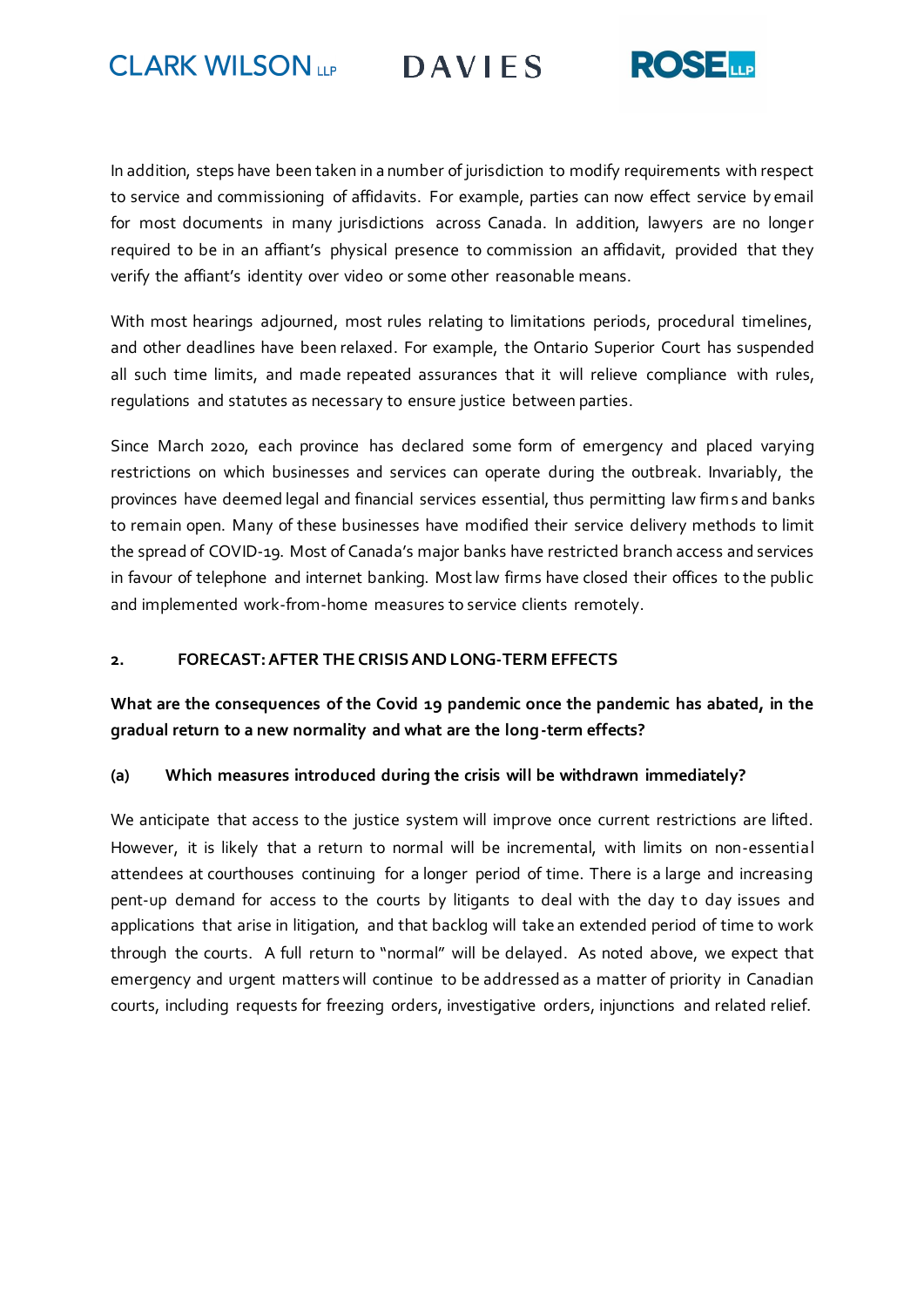**CLARK WILSON** 

**DAVIES** 



#### **(b) Which measures will remain in place?**

There will be some benefits from the forced innovation that Canadian courts are currently experiencing. Processes are being modernized to take advantage of available technology and many legal professionals (both the Bench and the Bar) are embracing changes to the way cases are conducted, including increasing reliance on electronic filing, telephone hearings and video conferencing. Those are the most likely influences of Covid-19 to remain in the system, which should generally improve access to justice in the future.

# **(c) Will enforcement of economic crime, including corruption matters be weakened due to the lack of financial resources?**

We do not anticipate a reduction in government funding for the criminal prosecution of economic offences in Canada arising from Covid-19. We also do not anticipate an increase in that funding. Times of financial hardship tend to increase the incidence of economic crimes, and therefore the criminal prosecutorial system will likely be asked to "do more" with the same resources. While we have great respect for the Canadian criminal prosecution service, the tools available to them do not allow proactive recovery of economic value for victims but rather focuses on punishment. Restitution can be ordered as part of sentencing, but those orders often amount to "too little, too late" to make a tangible difference for victims. Fraudnet and its strategic partners are experienced in using pro-active recovery remedies and methods for victims of economic crimes. Urgent or emergent remedies to combat fraud-related activity are available in the Canadian civil court system, and we do not anticipate that will change in the foreseeable future.

# **(d) Do you expect a rise of new fraud cases after the crisis?**

Yes. In our experience, economic downturns tend to have at least two influences on economic crime. Desperate times tend to encourage desperate measures, which results in dishonesty, defalcation, misrepresentation and an increase in fraud-related losses. It also exposes existing frauds as investors liquidate their investments and learn that some of them were not what they appeared. We expect that the financial impacts of Covid-19 will expose both trends.

# **(e) Will the ratio of third party funded matter rise?**

We expect it will. Third party litigation funding is increasingly commonplace in Canada and is generally recognized and accepted as facilitating access to justice in appropriate cases. It will not be a panacea for all investors or victims of fraudulent activity, but we expect that it will continue